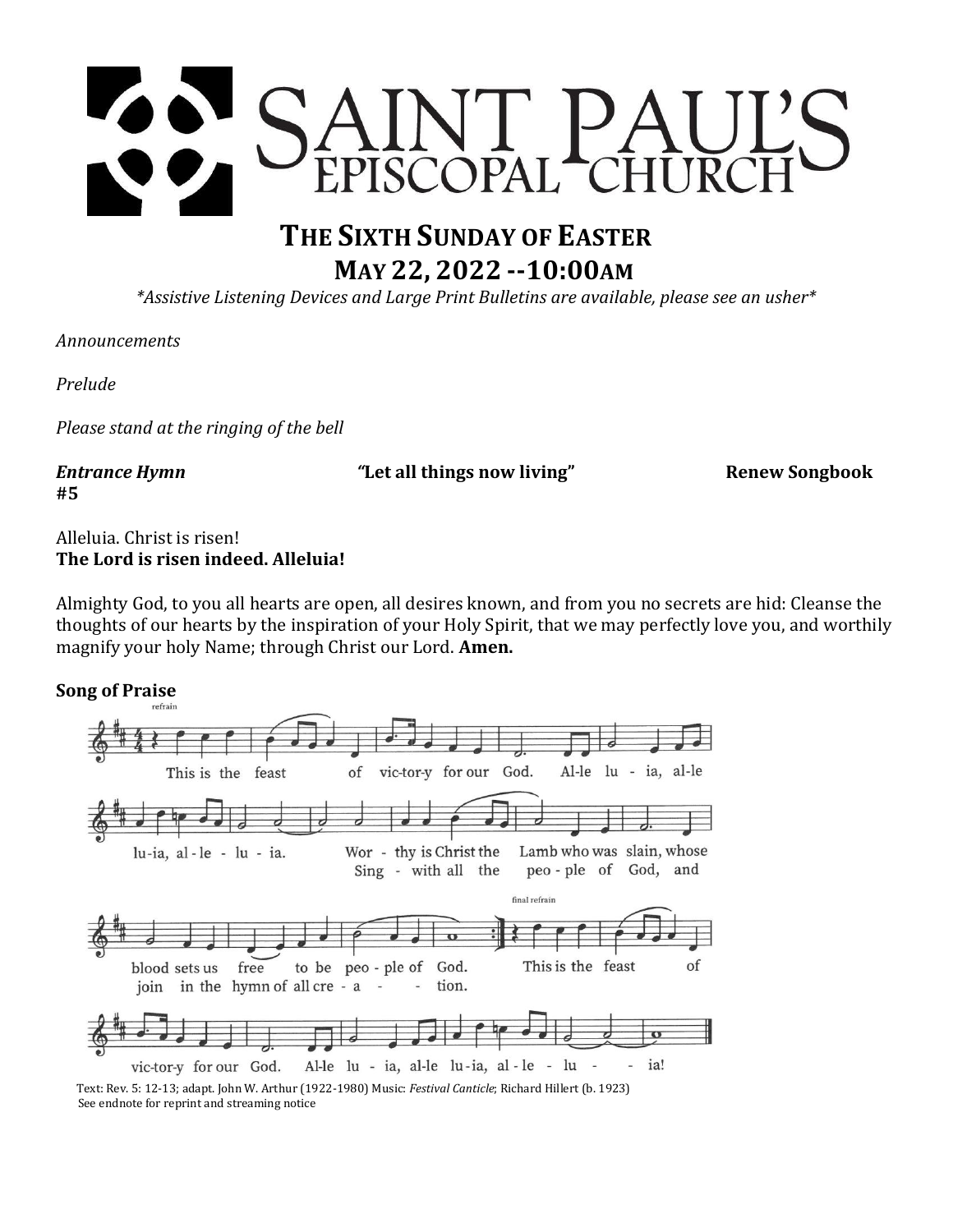The Lord be with you. **And also with you.** Let us pray.

O God, you have prepared for those who love you such good things as surpass our understanding: Pour into our hearts such love towards you, that we, loving you in all things and above all things, may obtain your promises, which exceed all that we can desire; through Jesus Christ our Lord, who lives and reigns with you and the Holy Spirit, one God, for ever and ever. *Amen.*

### *The Lessons*

### *A reading from Acts 16:9-15*

During the night Paul had a vision: there stood a man of Macedonia pleading with him and saying, "Come over to Macedonia and help us." When he had seen the vision, we immediately tried to cross over to Macedonia, being convinced that God had called us to proclaim the good news to them. We set sail from Troas and took a straight course to Samothrace, the following day to Neapolis, and from there to Philippi, which is a leading city of the district of Macedonia and a Roman colony. We remained in this city for some days. On the sabbath day we went outside the gate by the river, where we supposed there was a place of prayer; and we sat down and spoke to the women who had gathered there. A certain woman named Lydia, a worshiper of God, was listening to us; she was from the city of Thyatira and a dealer in purple cloth. The Lord opened her heart to listen eagerly to what was said by Paul. When she and her household were baptized, she urged us, saying, "If you have judged me to be faithful to the Lord, come and stay at my home." And she prevailed upon us.

The Word of the Lord. **Thanks be to God.**

*Psalm 67 (Read responsively by whole verse)*

1 May God be merciful to us and bless us, \* show us the light of his countenance and come to us. **2 Let your ways be known upon earth, \* our saving health among all nations.** 3 Let the peoples praise you, O God; \* let all the peoples praise you. **4 Let the nations be glad and sing for joy, \* for you judge the peoples with equity and guide all the nations upon earth.** 5 Let the peoples praise you, O God; \* let all the peoples praise you. **6 The earth has brought forth her increase; \* may God, our own God, give us his blessing.** 7 May God give us his blessing, \* and may all the ends of the earth stand in awe of him.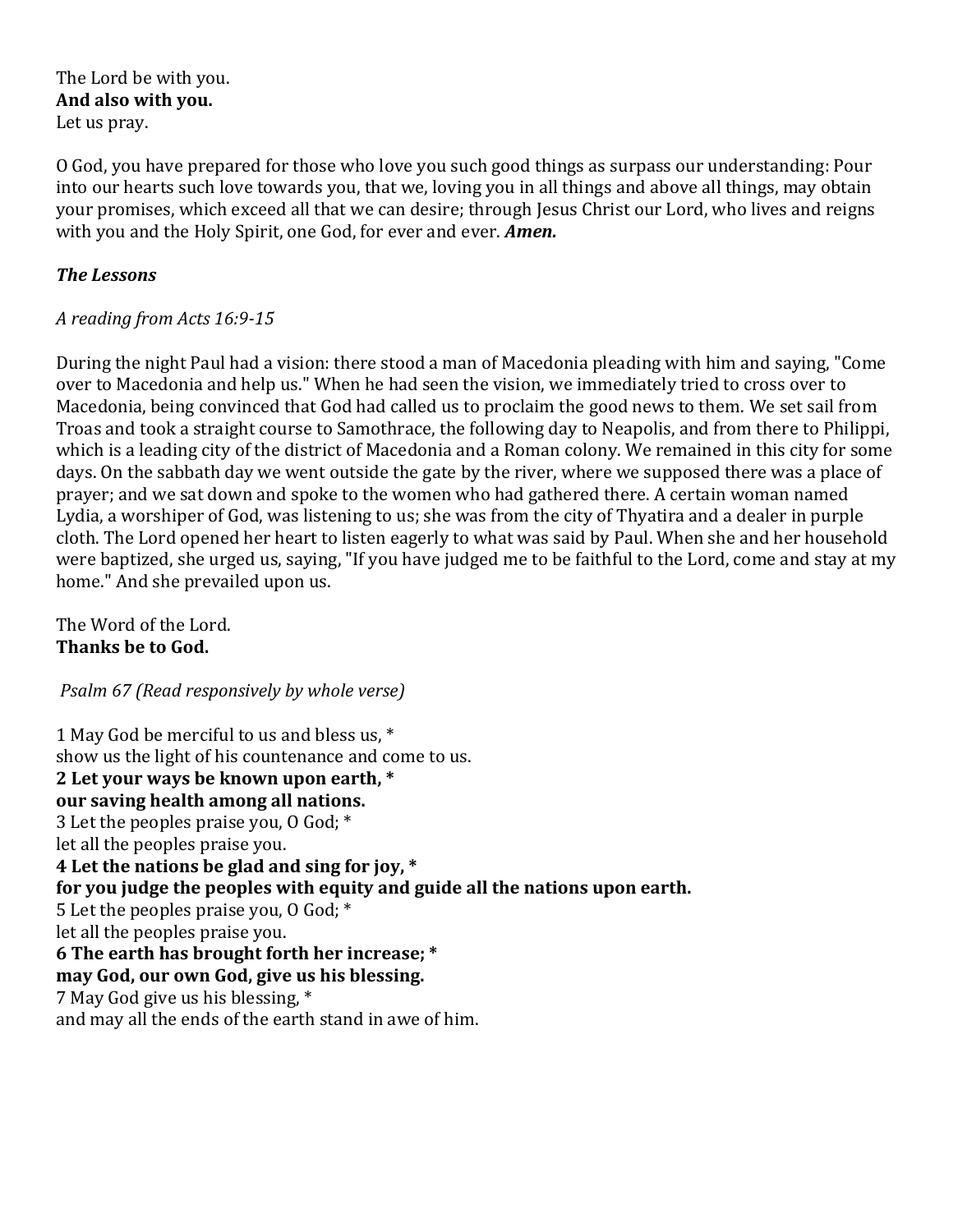#### *A reading from Revelation 21:10, 22-22:5*

In the spirit the angel carried me away to a great, high mountain and showed me the holy city Jerusalem coming down out of heaven from God. I saw no temple in the city, for its temple is the Lord God the Almighty and the Lamb. And the city has no need of sun or moon to shine on it, for the glory of God is its light, and its lamp is the Lamb. The nations will walk by its light, and the kings of the earth will bring their glory into it. Its gates will never be shut by day-- and there will be no night there. People will bring into it the glory and the honor of the nations. But nothing unclean will enter it, nor anyone who practices abomination or falsehood, but only those who are written in the Lamb's book of life. Then the angel showed me the river of the water of life, bright as crystal, flowing from the throne of God and of the Lamb through the middle of the street of the city. On either side of the river is the tree of life with its twelve kinds of fruit, producing its fruit each month; and the leaves of the tree are for the healing of the nations. Nothing accursed will be found there any more. But the throne of God and of the Lamb will be in it, and his servants will worship him; they will see his face, and his name will be on their foreheads. And there will be no more night; they need no light of lamp or sun, for the Lord God will be their light, and they will reign forever and ever.

The Word of the Lord. **Thanks be to God.**



### *The Holy Gospel of our Lord Jesus Christ according John* **Glory to you, Lord Christ.**

#### *John 5:1-9*

After Jesus healed the son of the official in Capernaum, there was a festival of the Jews, and Jesus went up to Jerusalem. Now in Jerusalem by the Sheep Gate there is a pool, called in Hebrew Beth-zatha, which has five porticoes. In these lay many invalids-- blind, lame, and paralyzed. One man was there who had been ill for thirty-eight years. When Jesus saw him lying there and knew that he had been there a long time, he said to him, "Do you want to be made well?" The sick man answered him, "Sir, I have no one to put me into the pool when the water is stirred up; and while I am making my way, someone else steps down ahead of me." Jesus said to him, "Stand up, take your mat and walk." At once the man was made well, and he took up his mat and began to walk. Now that day was a sabbath.

The Gospel of the Lord. **Praise to you, Lord Christ.**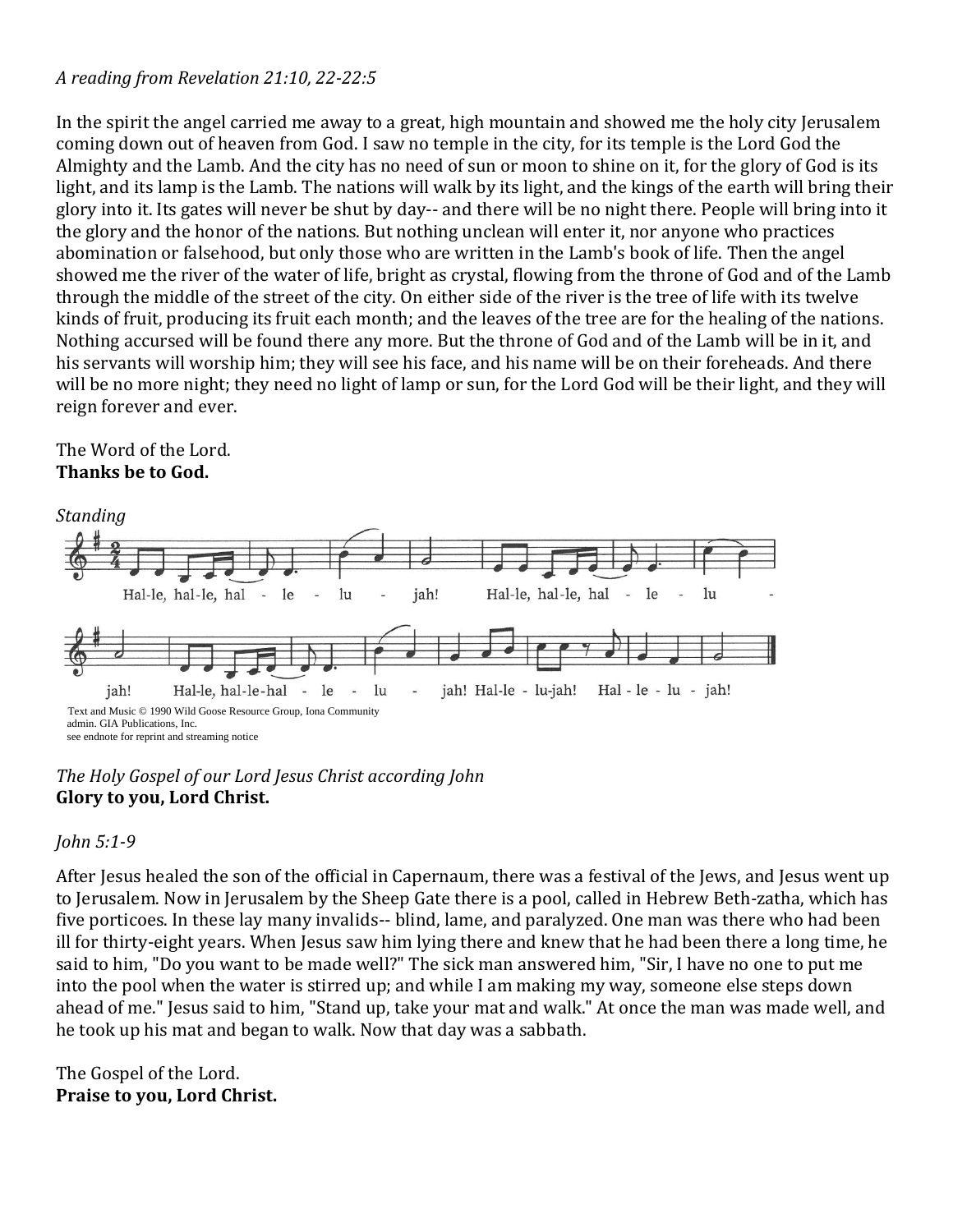*The Sermon The Rev. Dr. Brent Norris*

*Standing*

*The Nicene Creed*

**We believe in one God, the Father, the Almighty, maker of heaven and earth, of all that is, seen and unseen.**

**We believe in one Lord, Jesus Christ, the only Son of God, eternally begotten of the Father, God from God, Light from Light, true God from true God, begotten, not made, of one Being with the Father. Through him all things were made. For us and for our salvation he came down from heaven: by the power of the Holy Spirit he became incarnate from the Virgin Mary, and was made man. For our sake he was crucified under Pontius Pilate; he suffered death and was buried. On the third day he rose again in accordance with the Scriptures; he ascended into heaven and is seated at the right hand of the Father. He will come again in glory to judge the living and the dead, and his kingdom will have no end.**

**We believe in the Holy Spirit, the Lord, the giver of life, who proceeds from the Father and the Son. With the Father and the Son he is worshiped and glorified. He has spoken through the Prophets. We believe in one holy catholic and apostolic Church. We acknowledge one baptism for the forgiveness of sins. We look for the resurrection of the dead, and the life of the world to come. Amen.**

### *Prayers of the People* **Form VI**

In peace, we pray to you, Lord God. *Silence* For all people in their daily life and work; *For our families, friends, and neighbors, and for those who are alone.*

For this community, the nation, and the world; *For all who work for justice, freedom, and peace.*

For the just and proper use of your creation; *For the victims of hunger, fear, injustice, and oppression.*

For all who are in danger, sorrow, or any kind of trouble; *For those who minister to the sick, the friendless, and the needy.*

For the peace and unity of the Church of God; *For all who proclaim the Gospel, and all who seek the Truth.*

For Michael, our Presiding Bishop, and Russell, our Bishop and all bishops and other ministers; *For all who serve God in his Church.*

For the special needs and concerns of this congregation.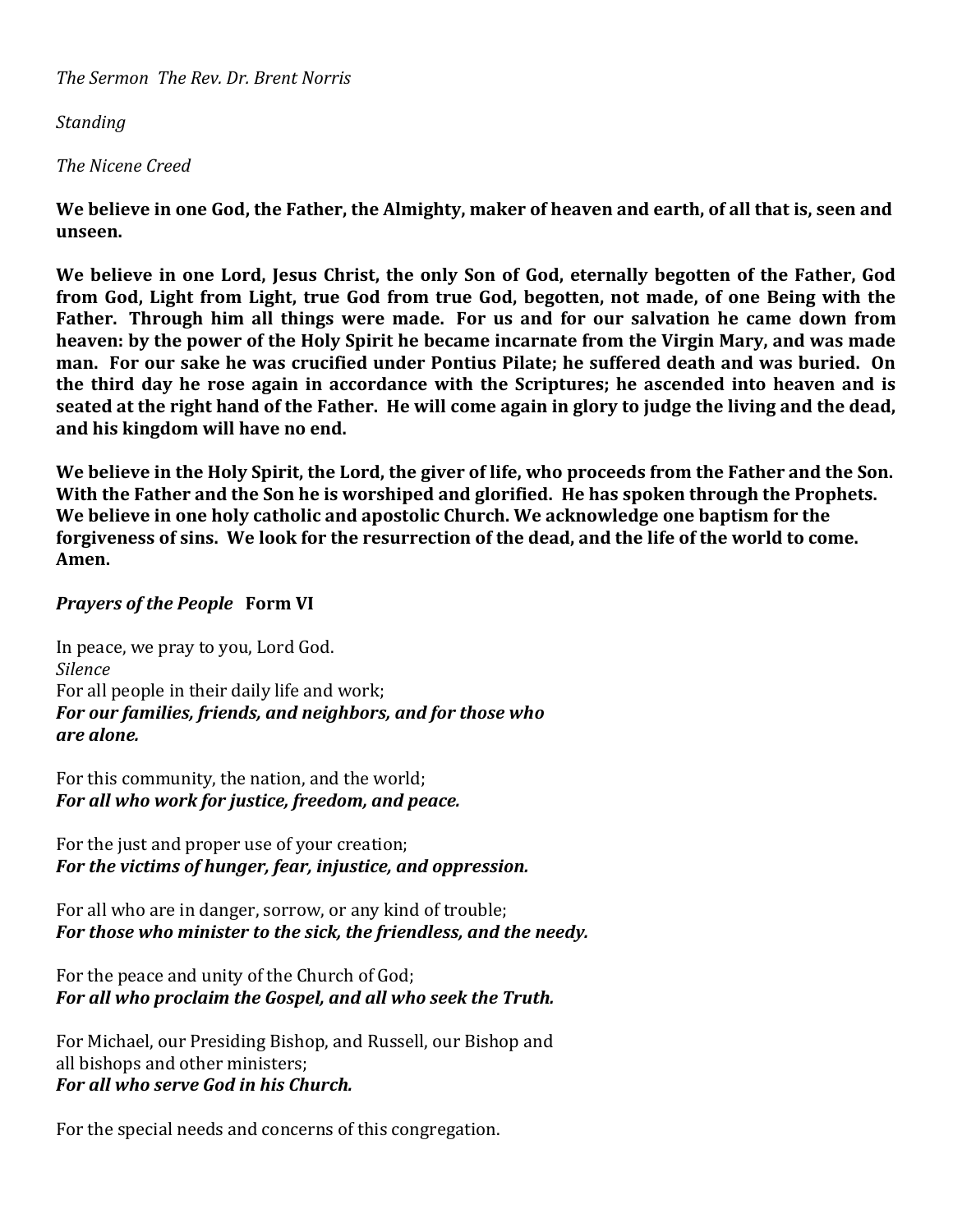*Silence The People may add their own petitions* Hear us, Lord; *For your mercy is great.* We thank you, Lord, for all the blessings of this life. *Silence The People may add their own thanksgivings* We will exalt you, O God our King; *And praise your Name for ever and ever.*

We pray for all who have died, that they may have a place in your eternal kingdom. *Silence The People may add their own petitions* Lord, let your loving-kindness be upon them; *Who put their trust in you.*

We pray to you also for the forgiveness of our sins. *Silence may be kept.*

#### *Leader and People*

**Have mercy upon us, most merciful Father; in your compassion forgive us our sins, known and unknown, things done and left undone; and so uphold us by your Spirit that we may live and serve you in newness of life, to the honor and glory of your Name; through Jesus Christ our Lord. Amen.**

*The Celebrant concludes with an absolution or a suitable Collect.*

*Standing*

The peace of Christ be always with you. **And also with you.**

*The Offertory*

**Offertory Hymn** *"Great is thy faithfulness" Renew Songbook #249*



 Text: Sylvia G. Dunstan (1955-1993) © GIA Publications Tune: *Holy Manna,* from *The Southern Harmony* See endnote for reprint and streaming notice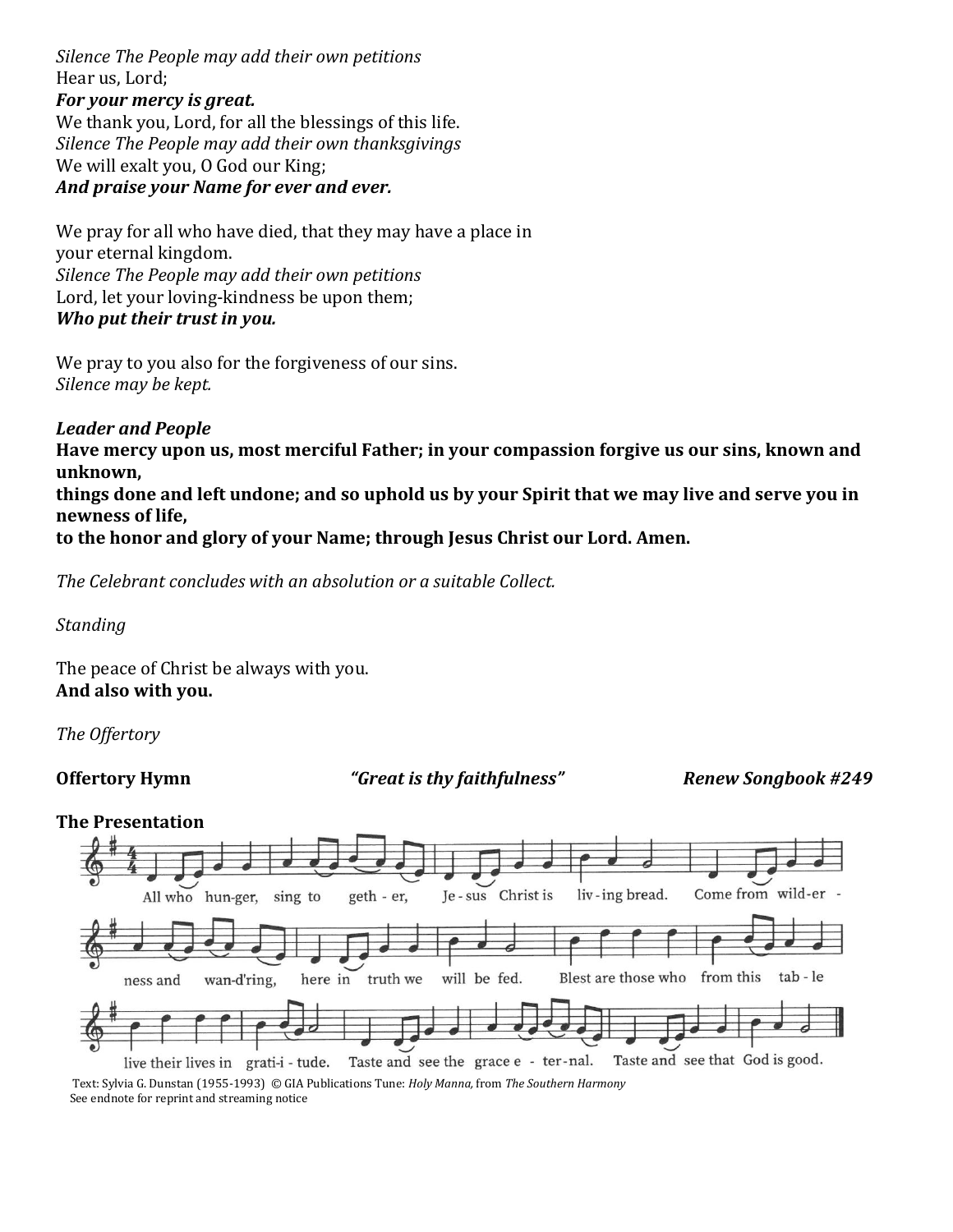### **The Holy Communion**

#### *Standing*

The Lord be with you. **And also with you.** Lift up your hearts. **We lift them to the Lord.** Let us give thanks to the Lord our God. **It is right to give him thanks and praise**

It is right, and a good and joyful thing, always and everywhere to give thanks to you, Father Almighty, Creator of heaven and earth. But chiefly are we bound to praise you for the glorious resurrection of your Son Jesus Christ our Lord; for he is the true Paschal Lamb, who was sacrificed for us, and has taken away the sin of the world. By his death he has destroyed death, and by his rising to life again he has won for us everlasting life. Therefore we praise you, joining our voices with Angels and Archangels, and with all the company of heaven, who for ever sing this hymn to proclaim the glory of your Name.



See endnote for reprint and streaming notice

#### *The people remain standing or kneel*

We give thanks to you, O God, for the goodness and love which you have made known to us in creation; in the calling of Israel to be your people; in your Word spoken through the prophets; and above all in the Word made flesh, Jesus, your Son. For in these last days you sent him to be incarnate from the Virgin Mary, to be the Savior and Redeemer of the world. In him, you have delivered us from evil, and made us worthy to stand before you. In him, you have brought us out of error into truth, out of sin into righteousness, out of death into life.

On the night before he died for us, our Lord Jesus Christ took bread; and when he had given thanks to you, he broke it, and gave it to his disciples, and said, "Take, eat: This is my Body which is given for you. Do this for the remembrance of me."

After supper he took the cup of wine; and when he had given thanks, he gave it to them, and said, "Drink this, all of you: This is my Blood of the new Covenant, which is shed for you and for many for the forgiveness of sins. Whenever you drink it, do this for the remembrance of me."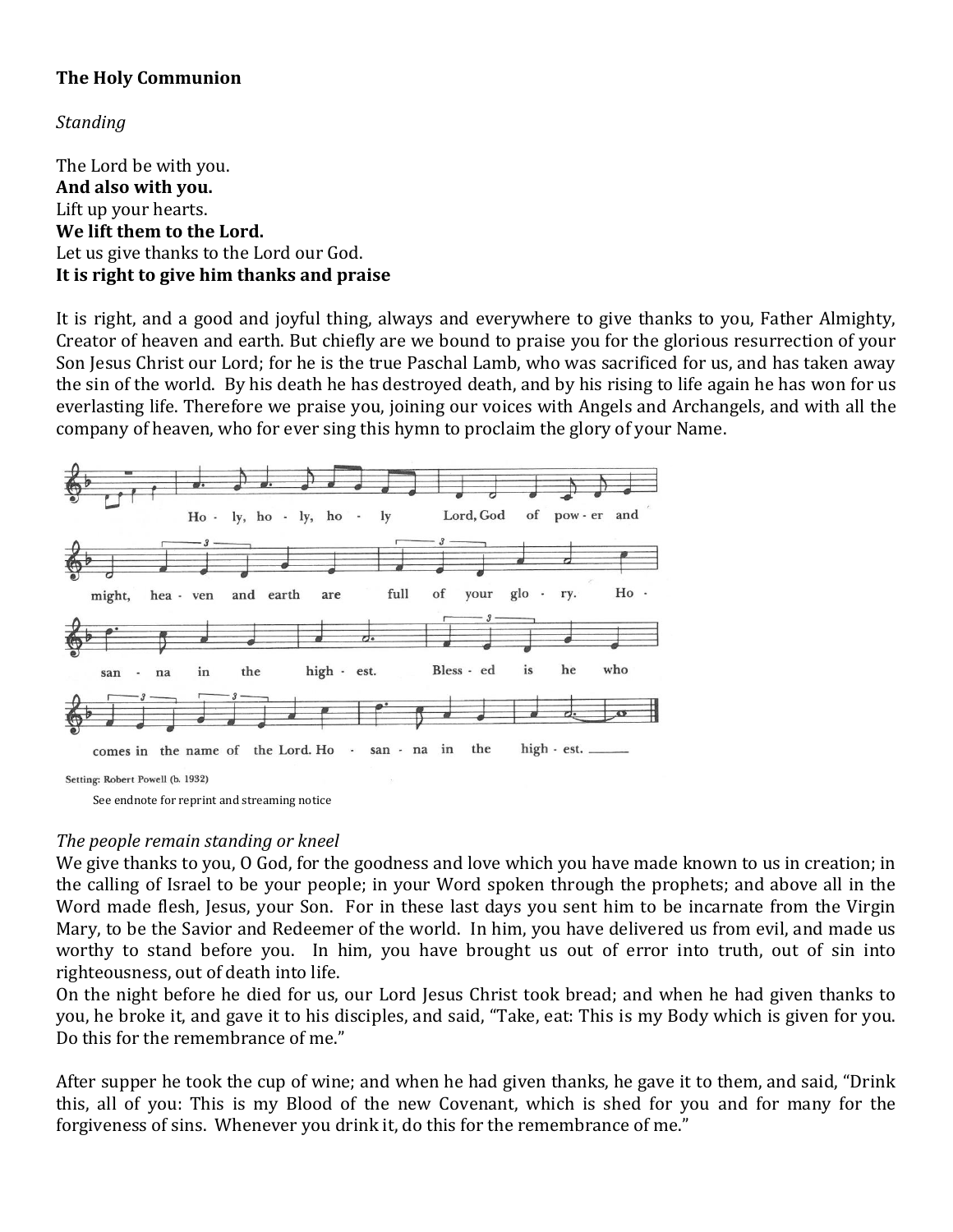#### Therefore, according to his command, O Father, **We remember his death, We proclaim his resurrection, We await his coming in glory;**

And we offer our sacrifice of praise and thanksgiving to you, O Lord of all; presenting to you, from your creation, this bread and this wine. We pray you, gracious God, to send your Holy Spirit upon these gifts that they may be the Sacrament of the Body of Christ and his Blood of the new Covenant. Unite us to your Son in his sacrifice, that we may be acceptable through him, being sanctified by the Holy Spirit.

In the fullness of time, put all things in subjection under your Christ, and bring us to that heavenly country where, with all your saints, we may enter the everlasting heritage of your sons and daughters; through Jesus Christ our Lord, the firstborn of all creation, the head of the Church, and the author of our salvation.

By him, and with him, and in him, in the unity of the Holy Spirit all honor and glory is yours, Almighty Father, now and for ever. *AMEN.*

And now, as our Savior Christ has taught us, we are bold to say,

**Our Father, who art in heaven, hallowed be thy Name, thy kingdom come, thy will be done, on earth as it is in heaven. Give us this day our daily bread. And forgive us our trespasses as we forgive those who trespass against us. And lead us not into temptation, but deliver us from evil. For thine is the kingdom, and the power, and the glory, for ever and ever. Amen.**

#### **The Breaking of the Bread**

Alleluia, Christ our Passover is sacrificed for us. **Therefore, let us keep the feast, Alleluia.**



#### **Invitation to Communion**

#### *Presider*

Jesus said: I am the living bread that came down from heaven. He now gives this living bread to you, so that you may dwell in him and he in you. Come, the feast is prepared. Christ, the host, waits to meet you here.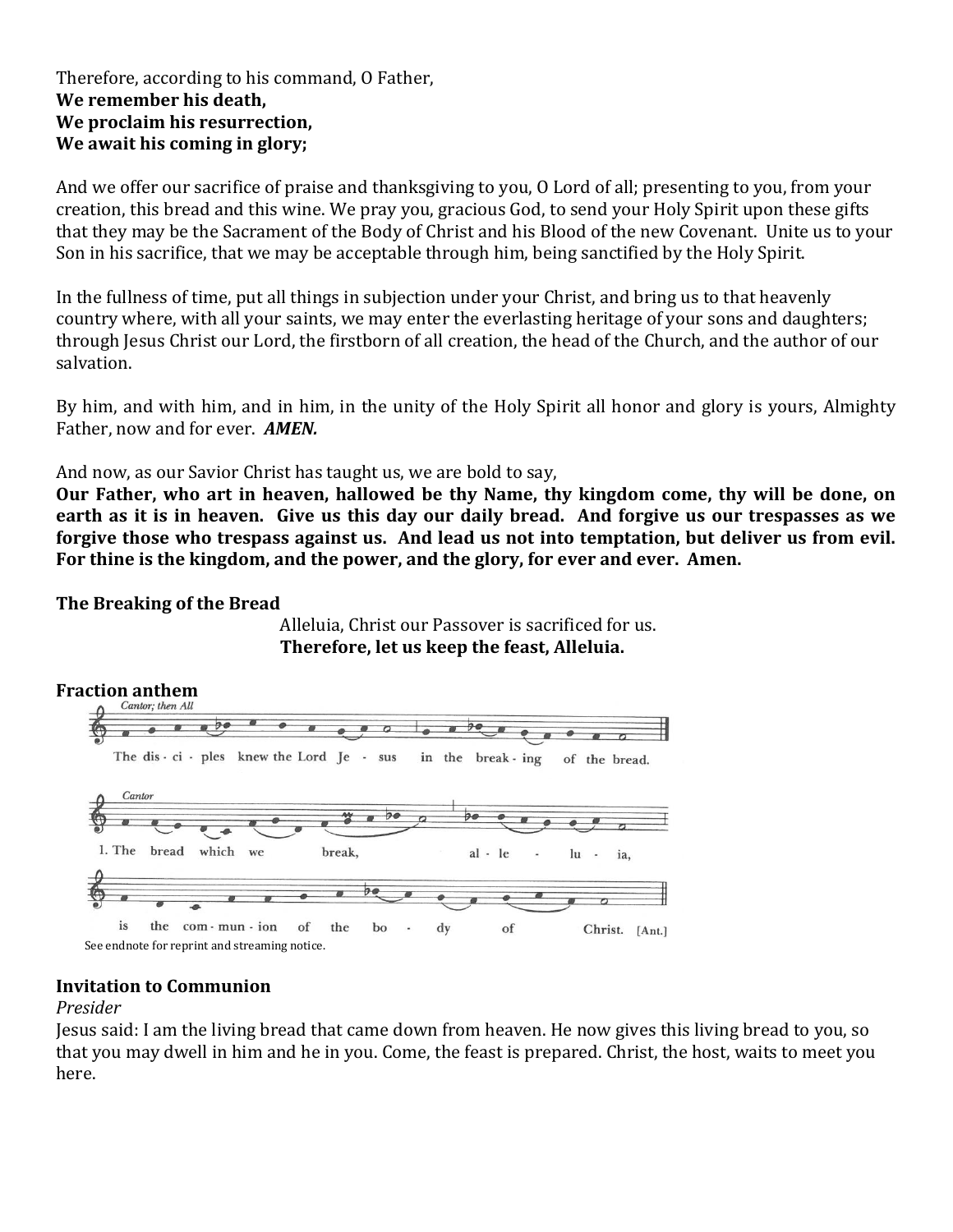**The Communion of the People**

**Communion Hymn "He's got the whole world in his hands"**

**1. He's got the whole world in his hands. He's got the whole wide world in his hands. He's got the whole world in his hands. He's got the whole world in his hands. 2. He's got the wind and the rain in his hands. He's got the wind and the rain in his hands. He's got the wind and the rain in his hands. He's got the whole world in his hands. 3. He's got the little bitty baby in his hands. He's got the little bitty baby in his hands. He's got the little bitty baby in his hands. He's got the whole world in his hands. 4. He's got ev'rybody in his hands. He's got ev'rybody in his hands. He's got ev'rybody in his hands. He's got the whole world in his hands. Text: African-American Spiritual Music: African-American SpiritualPost communion prayer**

Let us pray.

**God of abundance, you have fed us with the bread of life and the cup of salvation; you have united us with Christ and one another; and you have made us one with all your people in heaven and earth. Now send us forth in the power of your Spirit, that we may proclaim your redeeming love to the world and continue for ever in the risen life of Christ our Savior. Amen.**

**The Blessing**

**Dismissal Hymn "I sing the mighty power of God" Renew Songbook #54**

*The Dismissal* Go in peace to love and serve the Risen Lord. Alleluia, Alleluia. **Thanks be to God. Alleluia, Alleluia.**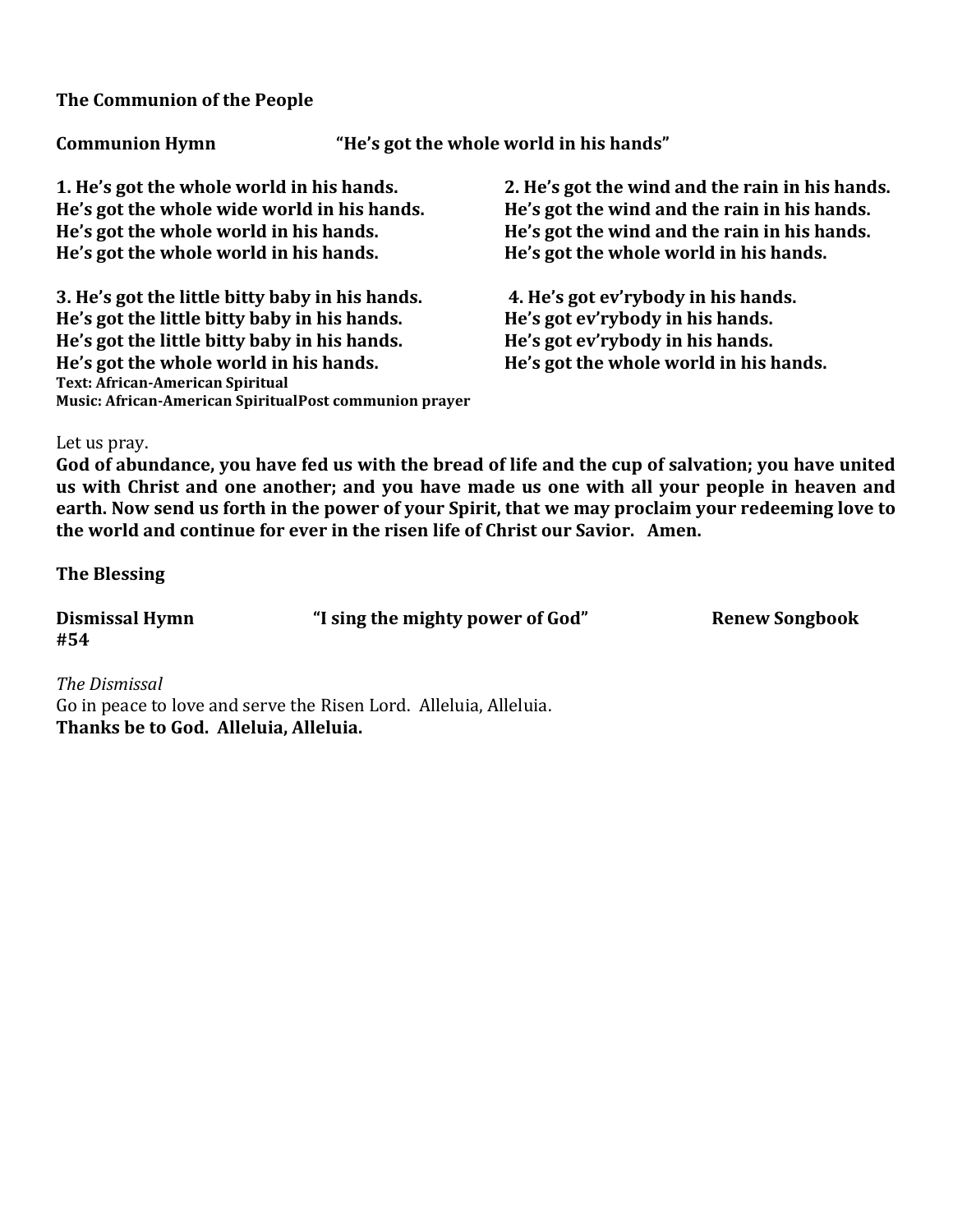### **PRAYERS OF THE PEOPLE**

*For healing:* Al, Amy, Ashley, Ben, Bernice, Bill, Bob, Buddy, Carol, Cindy, Clay, Daniel, Dave, Dennis, Diane, Donna, Elaine, Esther, Evelyn, Francis, Frank, Fred, Freda, Gail, Jack, Jeff, Jenny, Jerry, John, Judith, Judy, Karin, Kate, Kathy, Kim, Kirsten, Kristi, Larry, LaVerne, Leigh, Linda, Lynn, Madelyn, Margaret, Marilyn, Marty, Mary Ann, Massey, Mel, Mendel, Mike, Milton, Myrna, Nancy, Natalie, Nelda, Nicolas, Pat, Patrick, Peggy, Ralph, Rita, Robert, Roger, Ron, Rose, Sandy, Sarah, Sherry, Steve, Terry, Tom, Tommy, Tony, Vera, Wayne and those who care for them.

*For those in prison:* for the prisoners, staff and families of prisoners and staff at Camden Work Release, Camden, AL.

*For birthdays:* Ronan Goodson and Brooke Kelly.

### **SAINT PAUL'S THIS WEEK**

#### *TODAY*

- 7:30 am-Holy Eucharist
- 9 am-Christian Formation
- 10 am-Holy Eucharist
- 7 pm-NAR-NON & NA Open Meetings MONDAY
- - $\bullet$  8 pm-AA

### TUESDAY

• 10 am- Bible Study "**Seven First Words of the Risen Christ"** led by Ralph Buck & Pastor Brent

### WEDNESDAY

- 10:30 am-Rector's Bible Study
- Noon Eucharist with Healing
- 7 pm-NA-Open Meeting THURSDAY
- - 4 pm-Women's Bible Study
	- 6 pm-AA Meeting
	- 8 pm-AA Open meeting

### **SATURDAY**

• 10 am-AA Meeting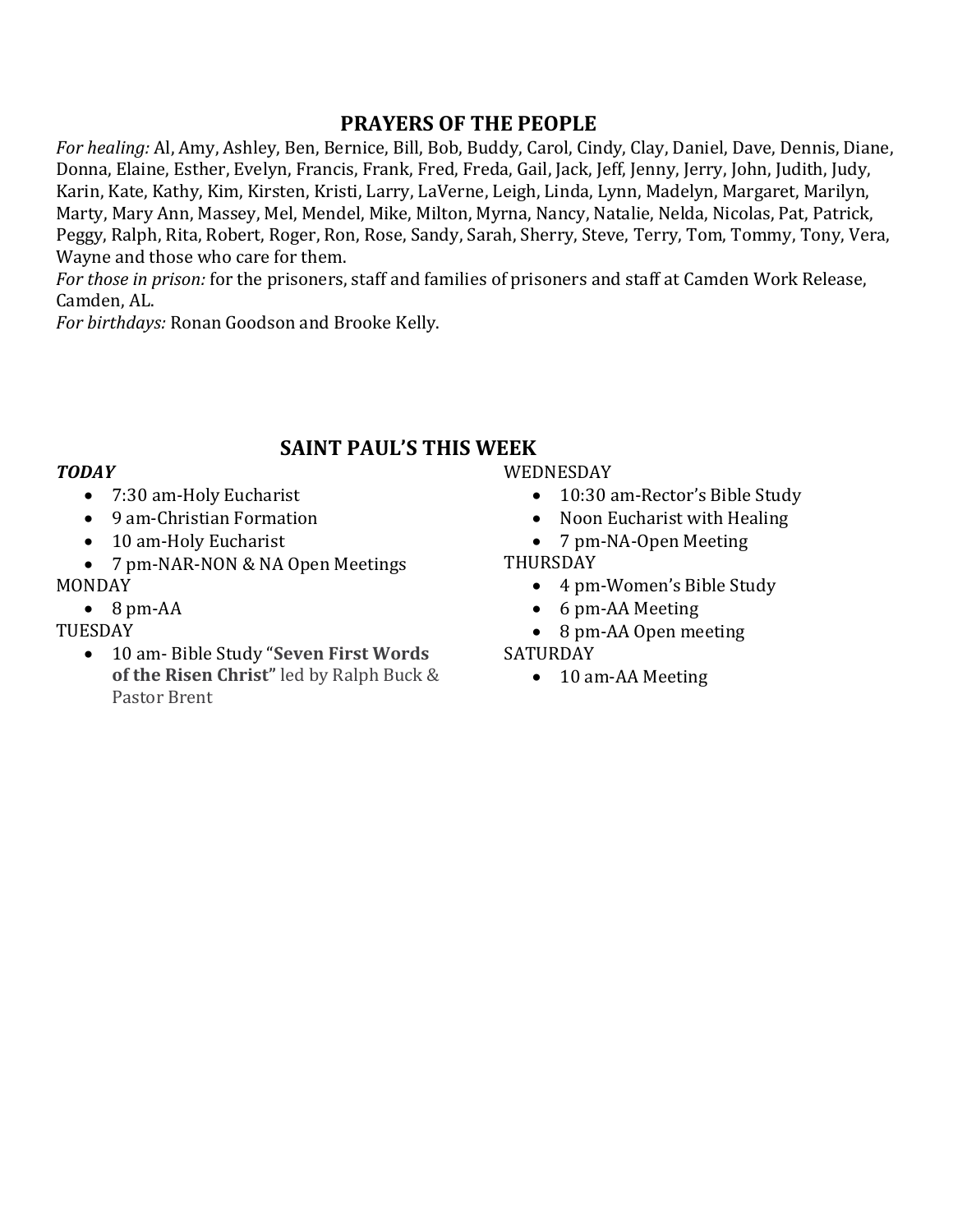### **SAVE THE DATE FOR THE PENTECOST PICNIC ON JUNE 5TH**

Pentecost Picnic on June 5<sup>th</sup> after the 10 am service. The service will be outside and after we will celebrate Pentecost with food, games for the children and fellowship. Hotdogs and hamburgers will be provided. Everyone is asked to bring a side to share. (There will be the normal 7:30 service indoors)

### **SUMMER FEEDING PROGRAM RETURNS SUNDAY, MAY 29TH**

Saint Paul's once again joins with Foley Elementary School and others to feed children this summer. We've committed to feeding students who might otherwise not have a meal. We provide each child breakfast, lunch, and healthy snack for 5 days each week all summer. Please sign up in the parish hall or let the church office know how you would like to be a part of this important summer ministry. Financial contributions are always welcome and needed. For more information and details contact Katherine Allen.

### **REMEMBER ECUMENICAL MINISTRIES WHEN YOU SHOP**

Cake mix, brownie mix, Asian meals, Hispanic meals, and laundry detergent.

## *RECYCLE PROGRAM FOR THE BUILDING FUND*

We can earn money for the church repairs by bringing our cans to church and placing them in the bin by the office on the Orchid St. side. There is no need to remove labels or wash or crush the cans. Donnie Bobe will take them to the recycling center and the money will be used for repairs. Contact Meg Scott or Donnie Bobe with questions.